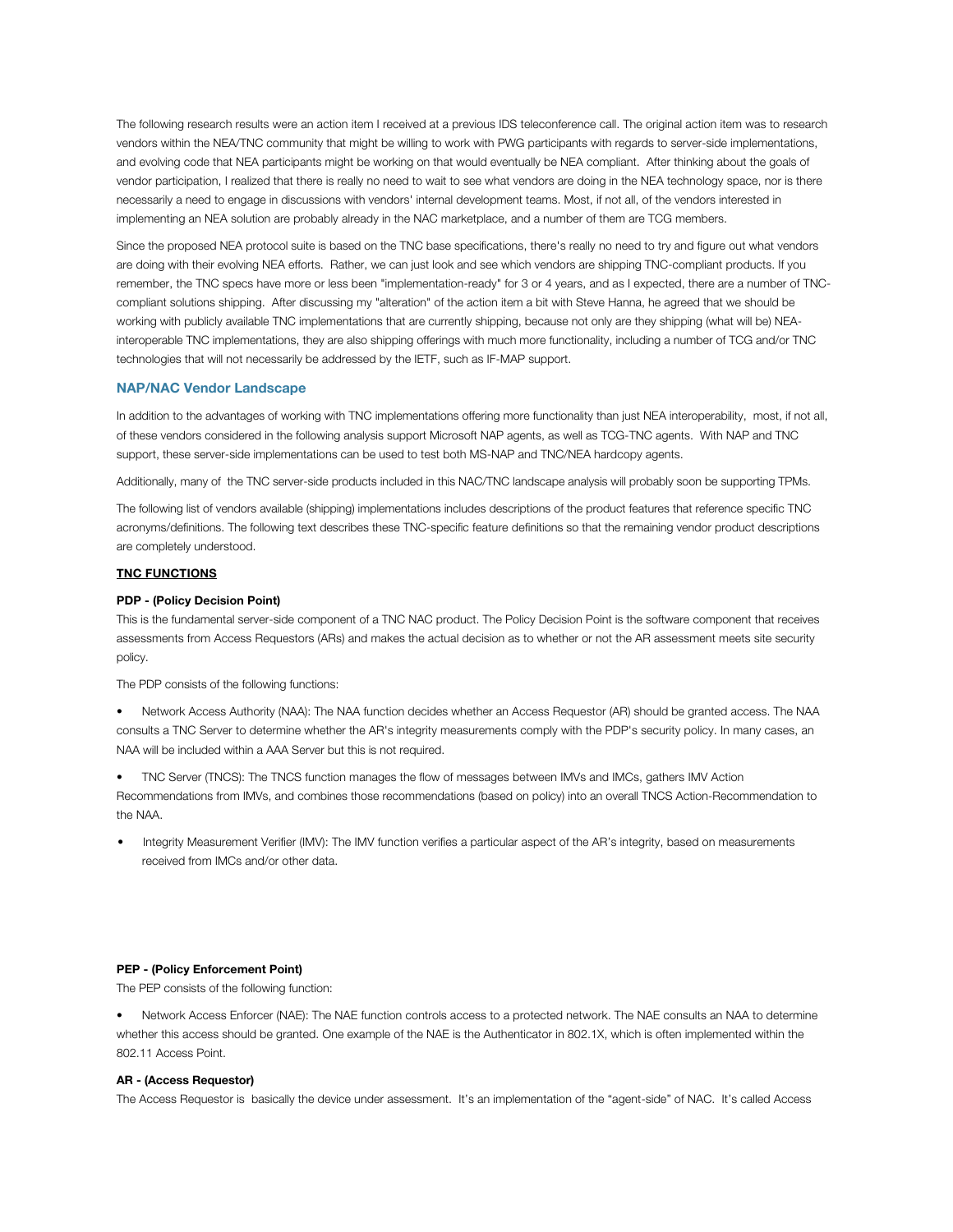Requestor because it is the device that is requesting access to the network by sending it's "statement of health" to the "network" for assessment and adherence to policy.

# **MAP - (Metadata Access Point)**

The Metadata Access Point functionality is implemented within a Metadata Access Point Server (MAPS). The MAPS function is a component to which other TNC components may publish, subscribe, and search data which reflects the state of TNC elements and aids in decision making and policy enforcement. The MAPS allows components which are not involved with the initial network access process, like Flow Controllers, to enforce policies based on relationships to endpoints, users, capabilities, roles, device activities and postures as well as other run time data. The MAPS allows elements which are not directly connected to an AR, like Sensors, to publish information about network activities which may be of interest to PEPs, PDP, and other MAP Clients.

MAP Clients consist of the following functions:

• Flow Controller: The Flow Controller function makes and enforces decisions about network activities utilizing information from the MAP. Flow Controllers take action (e.g. block) on network flows (i.e. network traffic associated with a particular AR, device, user, etc.) based on data obtained via IF-MAP. Examples of Flow Controllers include internal firewalls, rate limiters, and proxies. Examples of network activities being controlled include accessing particular services in a network, accessing particular geographies in a network, and restricting the amount of bandwidth allowed.

• Sensor: The Sensor function monitors network activities and publishes information to the MAP via IF-MAP. Examples of Sensors include intrusion detection devices, network virus detection devices, layer 3 traffic monitors, and application traffic scanners. Examples of network activities being monitored include accessing particular services in a network, authentication activity, broadcast requests for various services (e.g. DHCP), and advertising of services.

# **TNC INTERFACES**

#### **IF-IMC (Integrity Measurement Collector Interface)**

IF-IMC is the interface between Integrity Measurement Collectors (IMCs) and a TNC Client (TNCC). IF-IMC is primarily used to gather integrity measurements from IMCs so they can be communicated to Integrity Measurement Verifiers (IMVs) and to enable message exchanges between the IMCs and the IMVs. It also allows IMCs to coordinate with the TNC Client as needed. Software, firmware and hardware components are expected to report status information to the TNC Client on the AR platform. The TNC Client supports an API to allow these components to communicate with it locally to report component-specific status information. The TNC Client acts as a conduit for the IMC that collects information from possibly multiple software, firmware and hardware components, and delivers the integrity measurements to the peer IMV through the TNC Server. In the case where the AR is a Trusted Platform with a TPM, the integrity-measurements are also deposited in the AR's Stored Measurement Log. How the measurements were collected on the platform (e.g. whether a TPM was used or not) must also be conveyed to the TNC Server.

## **IF-IMV (Integrity Measurement Validator Interface)**

IF-IMV is the interface between IMVs and a TNC Server (TNCS). IF-IMV is primarily used to deliver integrity measurements sent from clientside IMCs to corresponding IMVs, to enable message exchanges between the IMCs and the IMVs, and to allow IMVs to supply their recommendations to the TNCS.

#### **IF-PEP**

IF-PEP allows the PDP to communicate with the PEP, especially allowing the PDP to instruct the PEP to isolate the AR during remediation and later grant it full network access once remediation is complete.

# **IF-TNCCS-SOH**

The SoH binding for IF-TNCCS (herein referred to as IF-TNCCS-SOH) plays the same role in the TNC architecture as the XML binding of IF-TNCCS. It describes a standard way for the TNC Client and the TNC Server to exchange messages. However, IF-TNCCS-SOH does this in a manner that is compatible with the Microsoft Network Access Protection (NAP) system. More specifically, this interface defines a protocol and format for carrying:

(a) Messages from IMCs to IMVs (such as integrity measurements)

(b) Messages from IMVs to IMCs (such as requests for additional integrity measurements, or remediation instructions)

(c) Messages from TNCClients to TNCServers (such as control messages)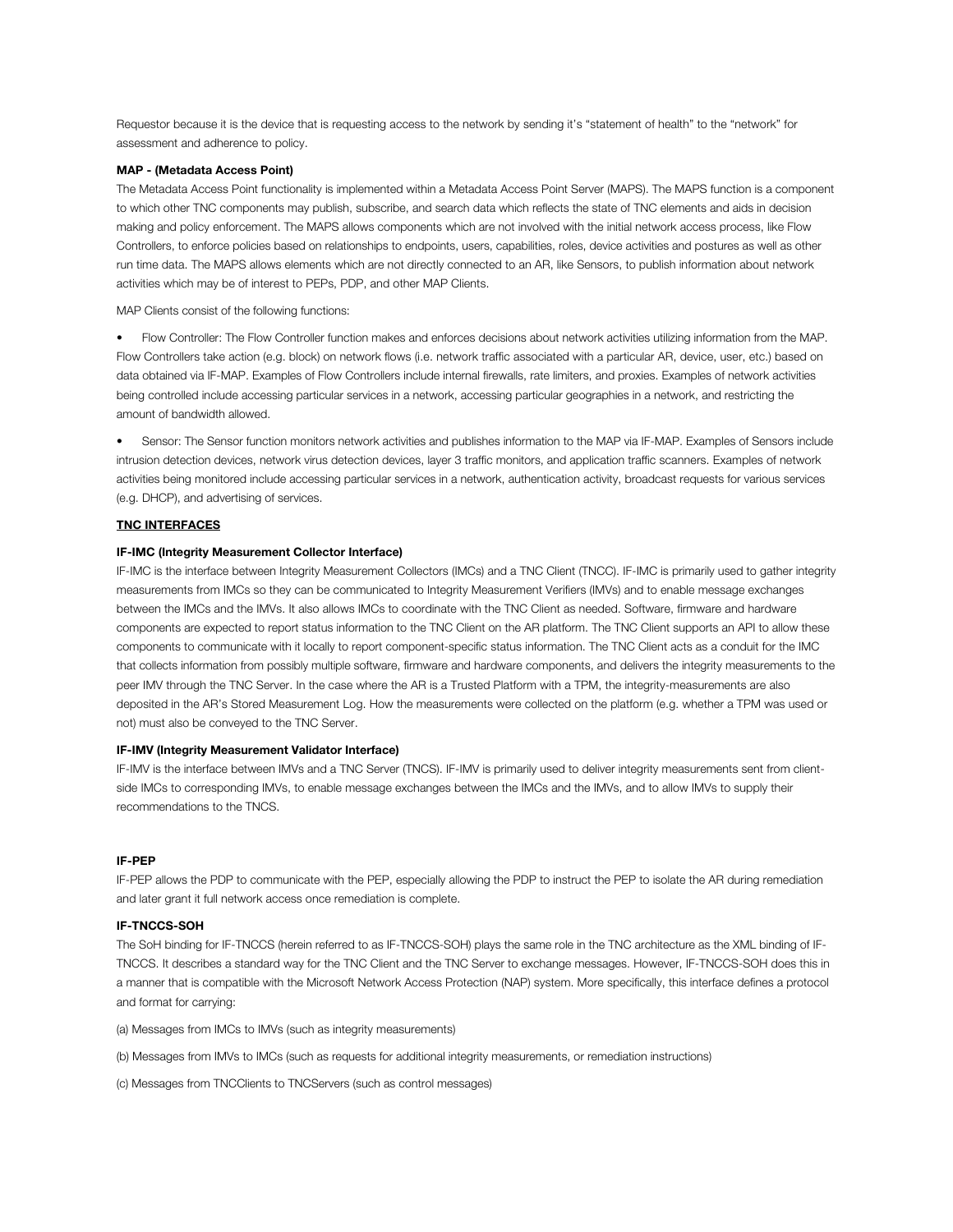(d) Messages from TNC Servers to TNC Clients (such as the TNCCS-Recommendation message)

Note that the contents of the messages being passed between the IMCs and IMVs ((a) and (b) above) are opaque to the IF-TNCCS-SOH layer. IF-TNCCS-SOH relies on the underlying transport protocol (IF-T) to provide a secure authenticated channel to protect the messages in transit between the TNC Client and the TNC Server and ensure they are delivered to the correct TNCC or TNCS.

## **IF-MAP**

IF-MAP allows elements in the TNC architecture to share and correlate stateful runtime metadata such as relationships of TNC components to endpoints, users, capabilities, roles, and attributes. IF-MAP provides publish, subscribe, and search interfaces between MAP Clients and the MAP. The data published and available via IF-MAP augments other sources of data for security related decision making. Searches and subscriptions using IF-MAP return data which approximately reflects recent metadata values and relationships as reported by MAP Clients.

# **LIST OF VENDOR SHIPPING IMPLEMENTATIONS + FEATURES**

Juniper UAC (IC 4500, 6500) TNC Components: PDP, AR, MAP, Sensor, Flow Controller TNC Interfaces: IF-IMC, IF-IMV, IF-PEP, IF-TNCCS-SOH, IF-MAP

Juniper SSL-VPN (SRX, SA) TNC Components: PDP, AR, Sensor, Flow Controller TNC Interfaces: IF-IMC, IF-IMV, IF-PEP, IF-MAP

Microsoft Windows (XP SP 3, Vista, 7, Server 2008) TNC Components: PDP, AR TNC Interfaces: IF-PEP, IF-TNCCS-SOH

Any switch or AP that supports 802.1X TNC Components: PEP

Wave Embassy Endpoint Enforcer TNC Components: IMC, IMV TNC Interfaces: IF-IMC, IF-IMV

Great Bay Software Beacon TNC Components: Sensor TNC Interfaces: IF-MAP

Lumeta IPsonar TNC Components: Sensor TNC Interfaces: IF-MAP

Insightix BSA Visibility TNC Components: Sensor TNC Interfaces: IF-MAP

Avenda Systems Health Agents TNC Components: AR TNC Interfaces: IF-TNCCS-SOH

Napera Insight TNC Components: PDP TNC Interfaces: IF-TNCCS-SOH

Nortel SNA TNC Components: PDP, AR TNC Interfaces: IF-PEP, IF-TNCCS-SOH

UNET SHA TNC Components: AR TNC Interfaces: IF-TNCCS-SOH

Of course, many of these products integrate with other products through proprietary interfaces. For example, the Juniper products integrate